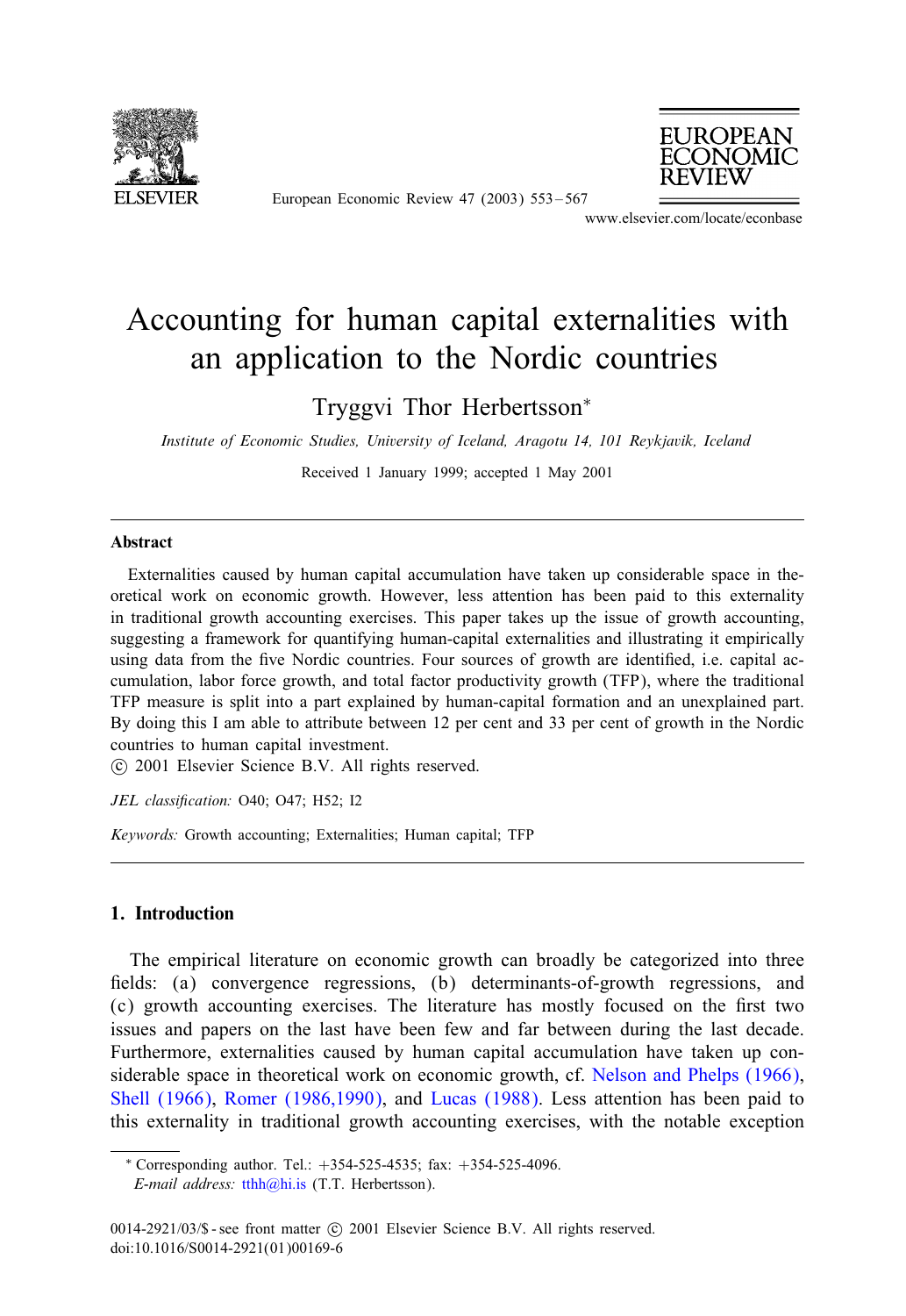of Benhabib and Spiegel (1994), but their paper uses the Nelson and Phelps (1966) framework to quantify the effects of human capital accumulation and catch-up on total factor productivity and growth.<sup>1</sup> The paper presented here takes up the issue of growth accounting, [suggesting a fra](#page--1-0)mework for quantifying human capital externalities and illustrating it empirically using data from the five Nordic countries.

The basis of growth accounting is the quantification of factor shares, and the empirical literature can be divided into two branches, dependingon the method used to obtain their relative factor weight. One method, which is based on estimating a production function, originates in Solow's (1957) seminal paper. The other is the sources-of-growth methodology, which is an accoun[ting approach based on nation](#page--1-0)al accounts. This approach was suggested by Jorgenson and Griliches (1967). Both approaches lack a satisfactory foundation in economic theory, as neither offers any explanation of how changes in inputs and improvements in TFP relate to elements, such as preferences, technology, and government policy, all of which can reasonably be thought of as fundamental to economic growth (cf. Barro and Sala-i-Martin, 1995). On the basis of traditional growth accounting exercises, the contribution of technology to growth in aggregate output is normally thought to be in the range of  $30-50$  per cent.<sup>2</sup> Such a large contribution from a component alien to the model is obviously disappointing as the aim of empirical res[earch into econo](#page--1-0)mi[c growth is to observe its c](#page--1-0)auses within an economic theoretical framework.

The point of departure here is the connectio[n between formal education](#page--1-0) and human capital externalities. Previous studies show that private returns to formal education are considerably lower than social returns.<sup>3</sup> One reason might be that if innovations produce externalities, like in Romer (1990) and Aghion and Howitt (1992), then ed[ucation,](#page--1-0) [by its stimulus of innovations, also yields positive exte](#page--1-0)rnali[ties, and consequently](#page--1-0) [private](#page--1-0) and social returns to education differ, cf. Nelson and Phelps  $(1966)$ . This results in too little demand for private education and consequently too little supply of formal human capital. Therefore, governments in most countries have found it necessary to subsidize formal education to internalize the positive externality involved, cf. Glomm and Ravikumar (1992, 1994a, 1994b, 1997), Zhang (1997), and Zhang and Casagrande (1998). In the highly stylized model presented here, the government is motivated to subsidize formal schooling because it observes the positive externality on returns to private capital a[nd labor productivity through](#page--1-0) th[e accumulation of human c](#page--1-0)apital. Since households demand too little education under a private education scheme, the government subsidizes human capital [accumulation](#page--1-0) to internalize this positive extern[ality for](#page--1-0) [the economy as a](#page--1-0) whole.

<sup>1</sup> Authors such as Denison (1979), Maddison (1986), and Jorgenson and Fraumeni (1993) have addressed this in their growth accounting exercises by adjusting for improvements in l[abor quality du](#page--1-0)e to increased educati[on. Furthermore, in wha](#page--1-0)t they claim to be a growth accounting with externalities exercise, Benhabib and Jovanovic (1991) test whether the Romer (1986) model is valid, using both annual and quarterly US data. However, there is a clear difference between their study and this paper, viz., they are only concerned with obtaining factor shares for testing Romer's hypothesis of capital spillovers, but not with tracing the sources of growth.

<sup>&</sup>lt;sup>2</sup> See, e.g., Christensen et al. (1980), Dougherty (1991), Elias (1992), and Young (1995).

<sup>&</sup>lt;sup>3</sup> Cf. Psacharopoulos (1987) and the references therein.